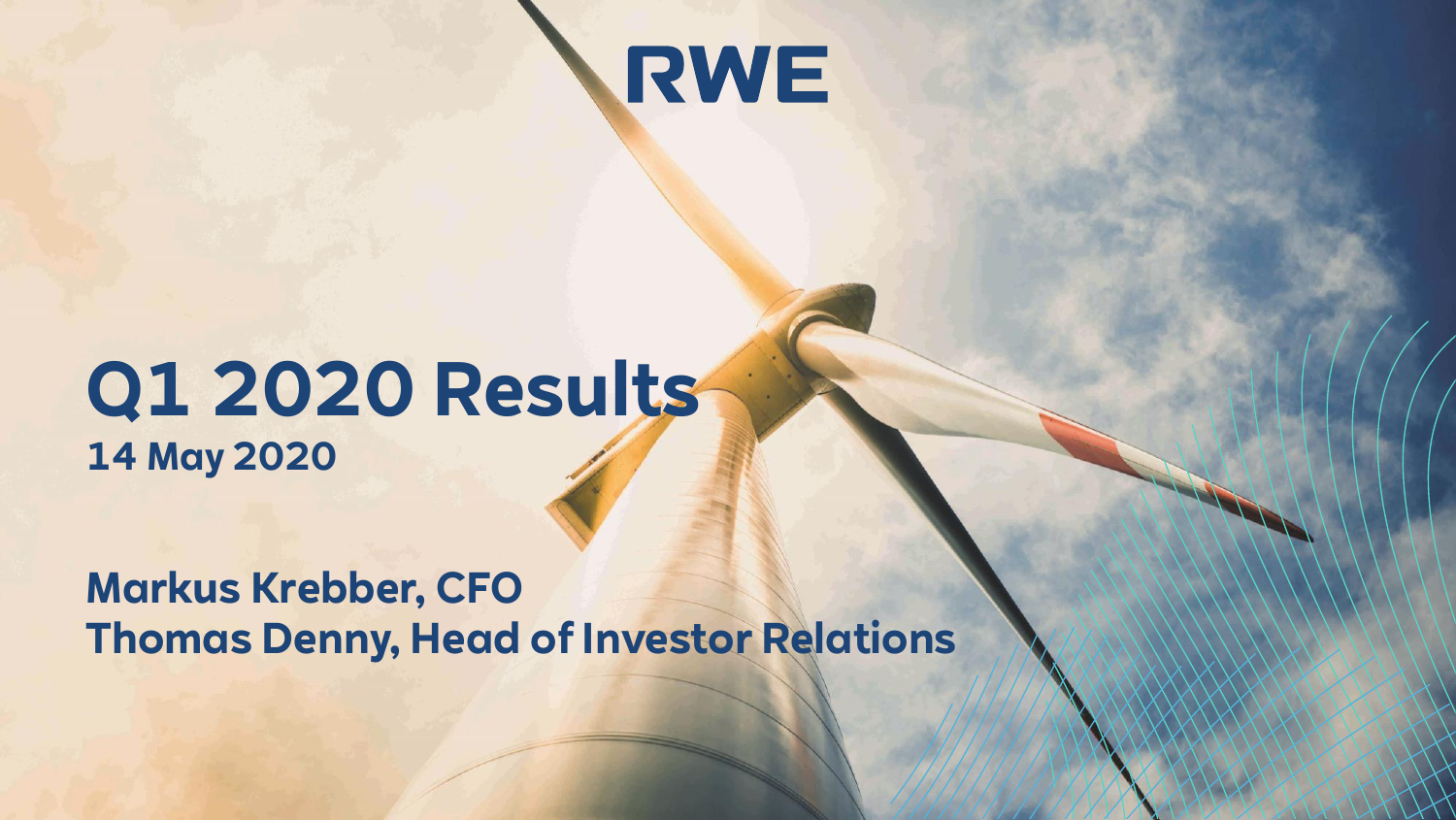## **Disclaimer**

This document contains forward-looking statements. These statements are based on the current views, expectations, assumptions and information of the management, and are based on information currently available to the management. Forward-looking statements shall not be construed as a promise for the materialisation of future results and developments and involve known and unknown risks and uncertainties. Actual results, performance or events may differ materially from those described in such statements due to, among other things, changes in the general economic and competitive environment, risks associated with capital markets, currency exchange rate fluctuations, changes in international and national laws and regulations, in particular with respect to tax laws and regulations, affecting the Company, and other factors. Neither the Company nor any of its affiliates assumes any obligations to update any forward-looking statements.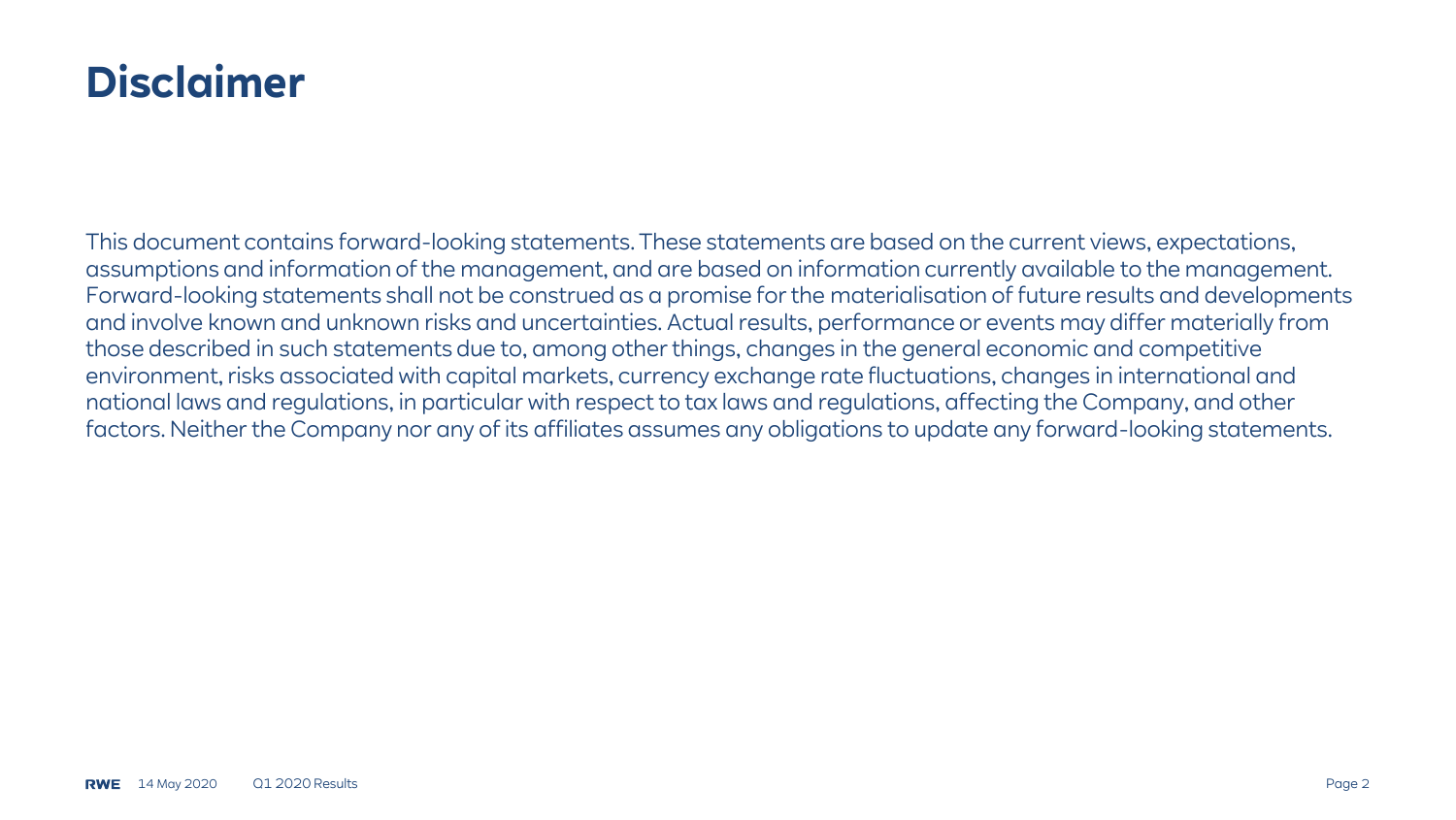## **2020 off to a good start – outlook for full year confirmed**

- **Adj. EBITDA** for the core business improved by ~16% on a pro forma basis to €1.0bn, adj. EBITDA for RWE Group at €1.3bn for Q1 2020
- **FY2020 outlook** and dividend target of €0.85 per share confirmed
- Very solid **liquidity** situation with cash liquidity & marketable securities of more than €4bn at Q1. In addition, more than €1bn undrawn credit lines and the €5bn Revolving Credit Facility (RCF)
- **Net debt** at ~€8.7bn seasonal peak typical in the first quarter due to purchase of carbon certificates. In Q1 2020 also driven by timing effects from hedging activities
- Positive **credit rating** reviews: Moody's Baa3 with change in outlook to positive, Fitch confirms BBB with a stable outlook
- Awarded 'B' in **sustainability rating** by CDP which is above average of all participating companies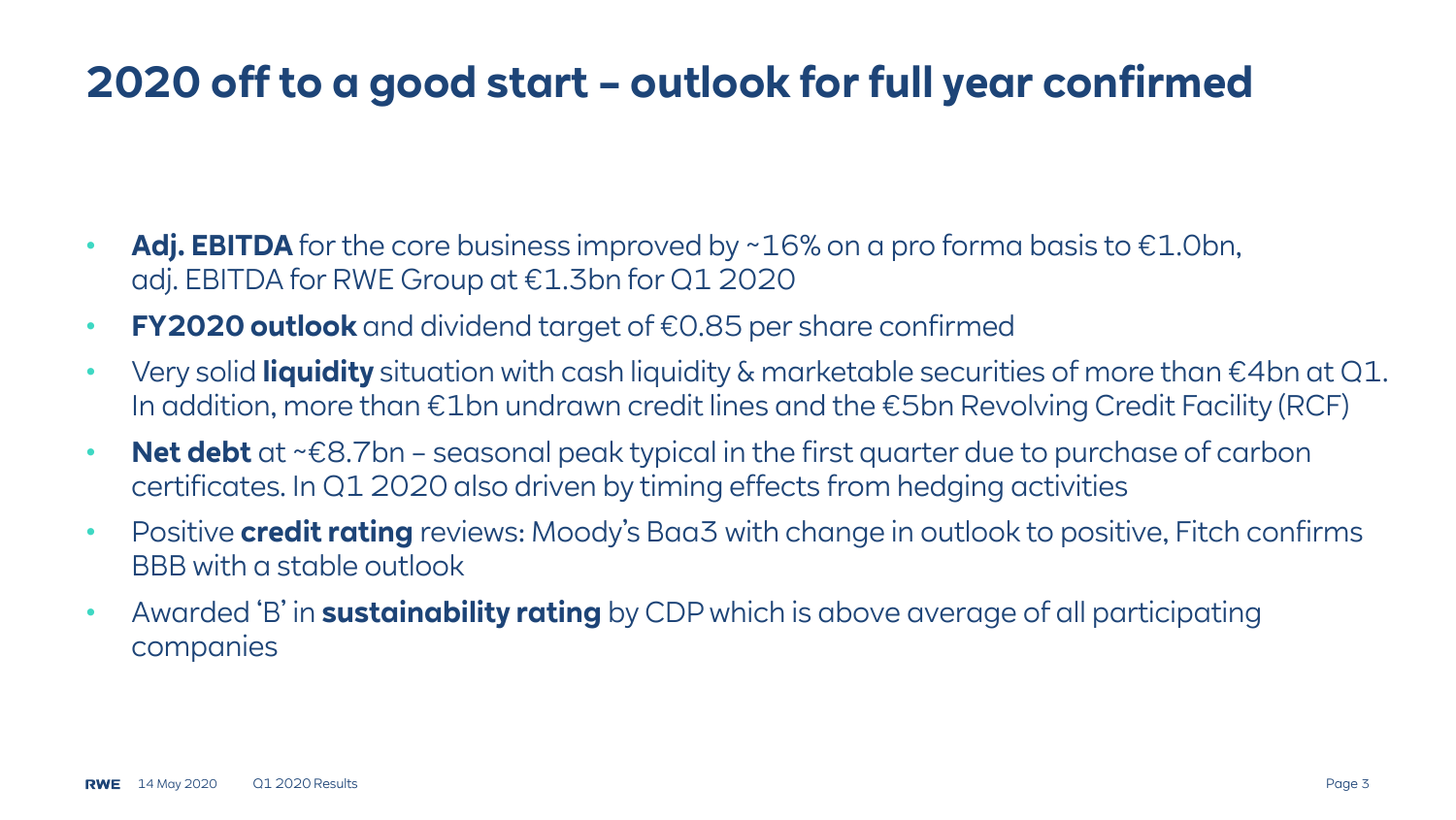## **Good all-round performance in Q1, adj. EBITDA tops €1bn in core business**

### **Core adj. EBITDA Q1 2020 vs. Q1 2019 pro forma,** € million



- **1,030** Excellent wind conditions boost **Offshore Wind**  earnings
	- Capacity additions and favourable wind conditions strengthen earnings at **Onshore Wind/Solar**
	- Commercial optimisation of power plant dispatch and GB capacity payments increase results at **Hydro/Biomass/Gas**
	- **Supply & Trading** delivers strong performance, but not on exceptional level of previous year

**Adj. EBITDA for RWE Group**, incl. Coal/Nuclear amounts to **€1,312 million (+19%) in Q1 2020**

Note: pro forma adj. EBITDA according to new business segments and inclusion of E.ON's acquired assets for full FY2019.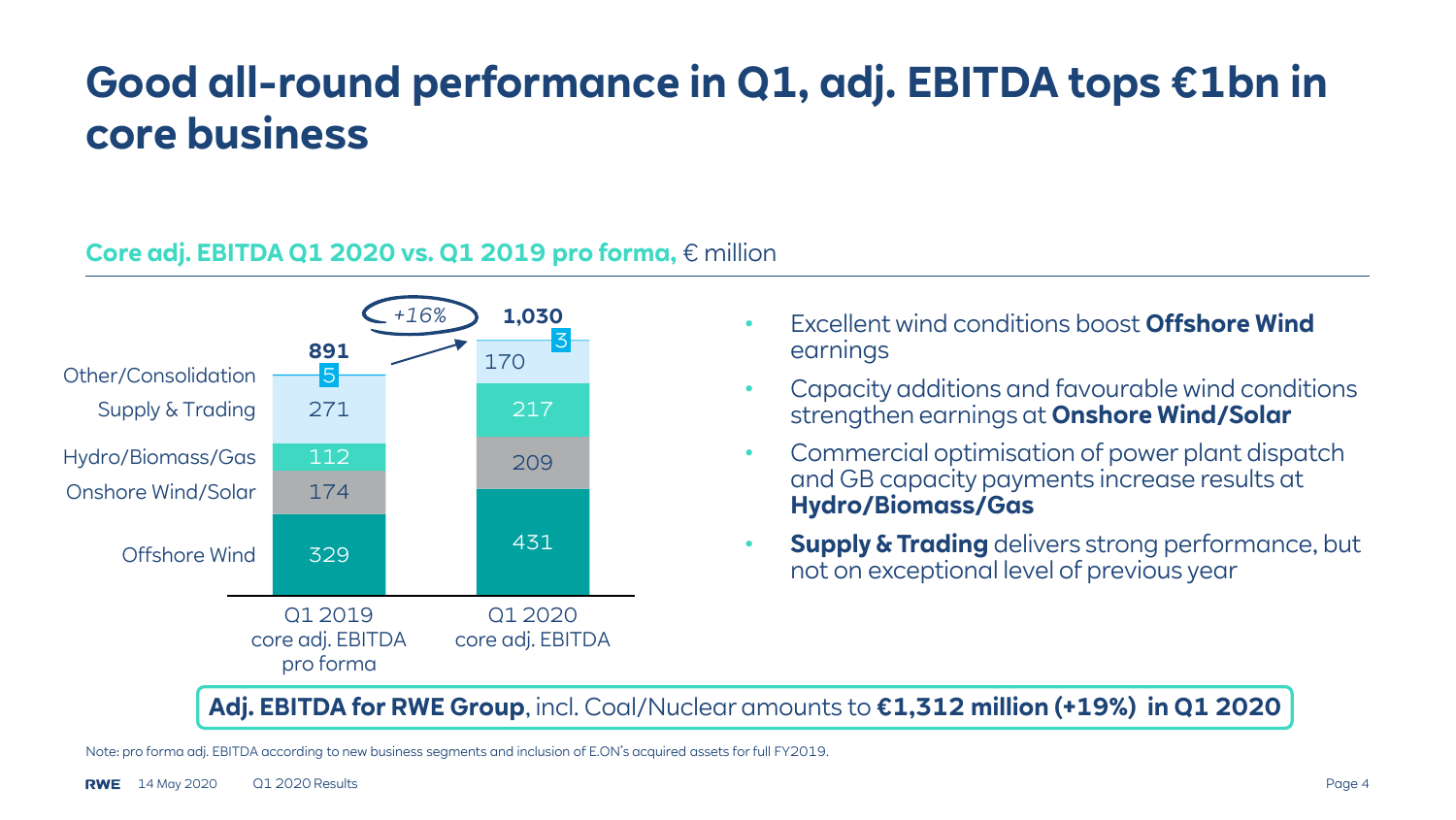## **Good progress in Wind/Solar towards our growth target for 2022 and beyond**

**Wind/Solar installed capacity increases to 8.9 GW and further 2.9 GW under construction Q1 2020**

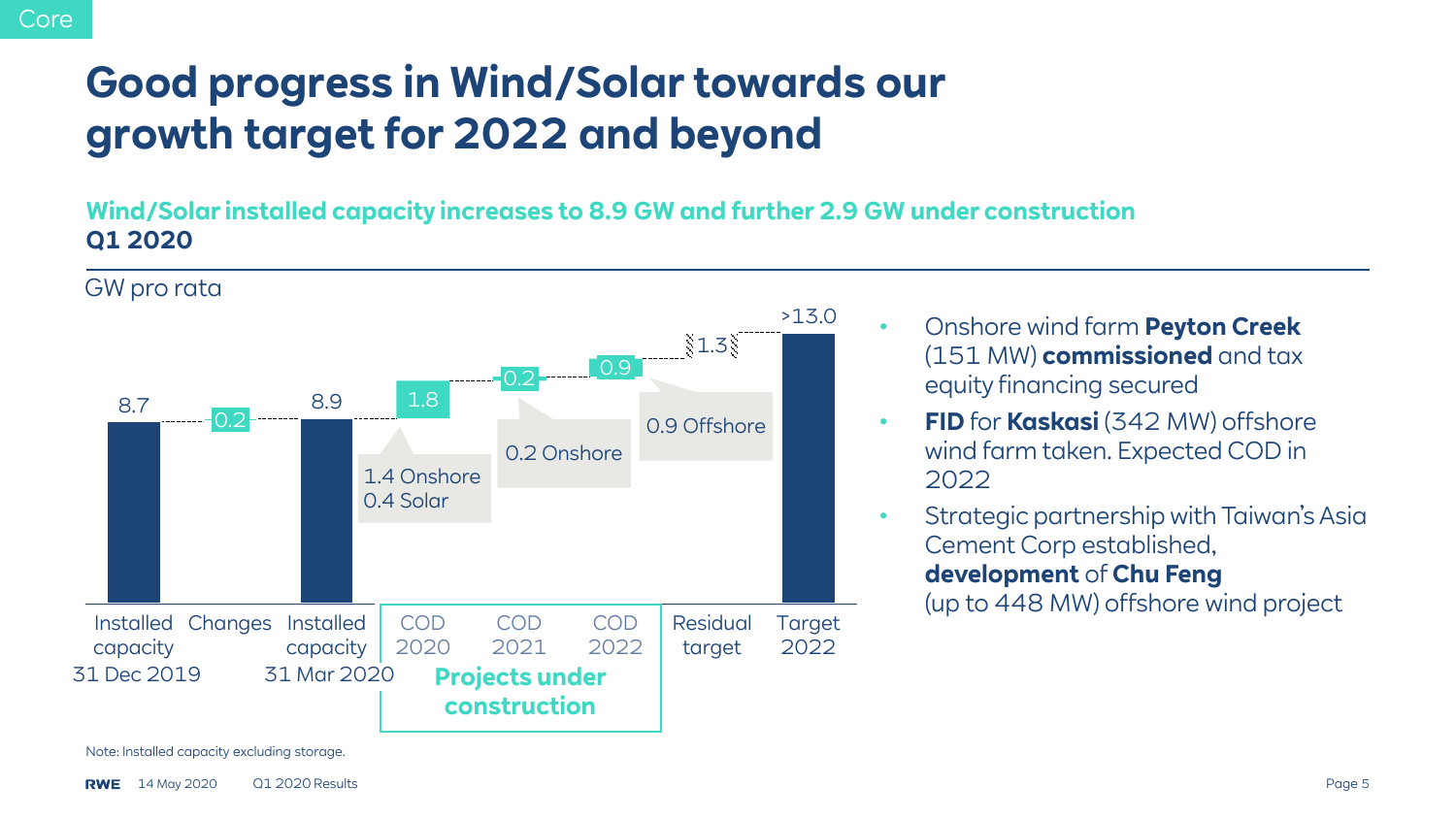## **Where are we with our major construction projects?**

|                      | <b>L</b> Offshore Wind                                 |                                                                                                      | Onshore Wind                                                                           |                                                                                                      |                                                                                                                                 |                                                                                                                             |                                                                                                                     |
|----------------------|--------------------------------------------------------|------------------------------------------------------------------------------------------------------|----------------------------------------------------------------------------------------|------------------------------------------------------------------------------------------------------|---------------------------------------------------------------------------------------------------------------------------------|-----------------------------------------------------------------------------------------------------------------------------|---------------------------------------------------------------------------------------------------------------------|
| <b>Project</b>       | <b>Triton Knoll</b>                                    | <b>Kaskasi</b>                                                                                       | <b>Clocaenog Forest</b>                                                                | <b>Cranell</b>                                                                                       | <b>Big Raymond</b>                                                                                                              | <b>Scioto Ridge</b>                                                                                                         | <b>Limondale</b>                                                                                                    |
| Country              |                                                        |                                                                                                      |                                                                                        | <u> 19</u>                                                                                           |                                                                                                                                 |                                                                                                                             | ZIN.<br>☀                                                                                                           |
| Capacity<br>pro rata | 509 MW                                                 | 342 MW                                                                                               | 96 MW                                                                                  | <b>220 MW</b>                                                                                        | 440 MW                                                                                                                          | <b>250 MW</b>                                                                                                               | 249 MW                                                                                                              |
| <b>Expected COD</b>  | Q1 2022                                                | Q4 2022                                                                                              | Q2 2020                                                                                | Q2 2020                                                                                              | Q4 2020                                                                                                                         | Q4 2020                                                                                                                     | Q4 2020                                                                                                             |
| <b>Status</b>        | Construction -<br>on track                             | <b>Preparation Phase</b>                                                                             | <b>Commissioning Phase</b>                                                             | <b>Commissioning Phase</b>                                                                           | Construction -<br>slightly delayed                                                                                              | Construction -<br>on track                                                                                                  | Construction -<br>slightly delayed                                                                                  |
| Comments             | Offshore<br>construction<br>started in January<br>2020 | Contracts signed<br>with main<br>suppliers; offshore<br>construction works<br>to start in<br>Q3/2021 | All turbines<br>generating, final<br>wind farm testing<br>and final COD<br>outstanding | Grid availability<br>has been achieved.<br>Commercial<br>operation date is<br>planned for<br>02/2020 | Construction work<br>ongoing. Although,<br>COVID-19 related<br>issues in the supply<br>chain might affect<br>the turbine supply | Construction work<br>ongoing. Point of<br>Interconnection<br>has been<br>energised and<br>turbine erection<br>has commenced | Installation of<br>modules almost<br>completed;<br>COVID-19 related<br>delay to the grid<br>registration<br>process |

Note: Construction including pre-construction/preparation works.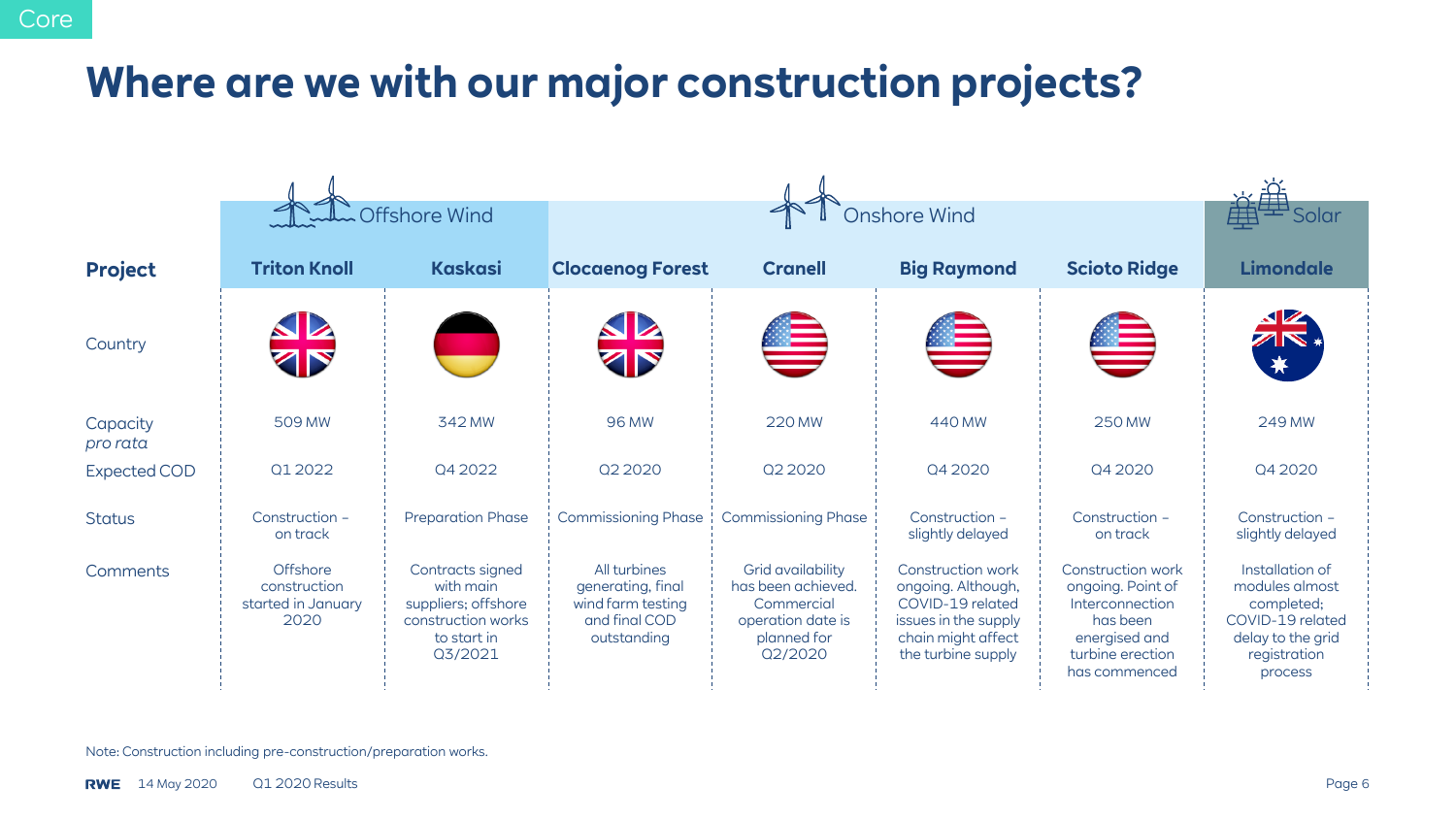## **Offshore Wind: Earnings on the up thanks to excellent wind conditions**

| $R_{\rm F}$ indicates $Q_{\rm F}$ - Urishbic while |                |                             |        |
|----------------------------------------------------|----------------|-----------------------------|--------|
| $\epsilon$ million                                 | <b>Q1 2020</b> | pro forma<br><b>Q1 2019</b> | change |
| <b>Adj. EBITDA</b>                                 | 431            | 329                         | $+102$ |
| t/o non-recurring items                            |                |                             |        |
| Depreciation                                       | $-95$          | $-94$                       | $-1$   |
| <b>Adj. EBIT</b>                                   | 336            | 235                         | $+101$ |
| t/o non-recurring items                            |                |                             |        |
| <b>Gross cash investments</b>                      | $-160$         | n.a.                        | n.a.   |
| <b>Gross cash divestments</b>                      | $+12$          | n.a.                        | n.a.   |
|                                                    |                |                             |        |

### **Key financials Q1 - Offshore Wind**

**Q1 2020 vs. Q1 2019** pro forma

**B** Stronger wind speeds, which are above average in Q1 2020

**Outlook 2020 vs. FY 2019** pro forma

Outlook 2020 **€900 – 1,100m**

Normalised weather conditions for the remaining year assumed versus low wind levels in 2019

Note: pro forma - new business segments and inclusion of E.ON's acquired assets for full FY2019.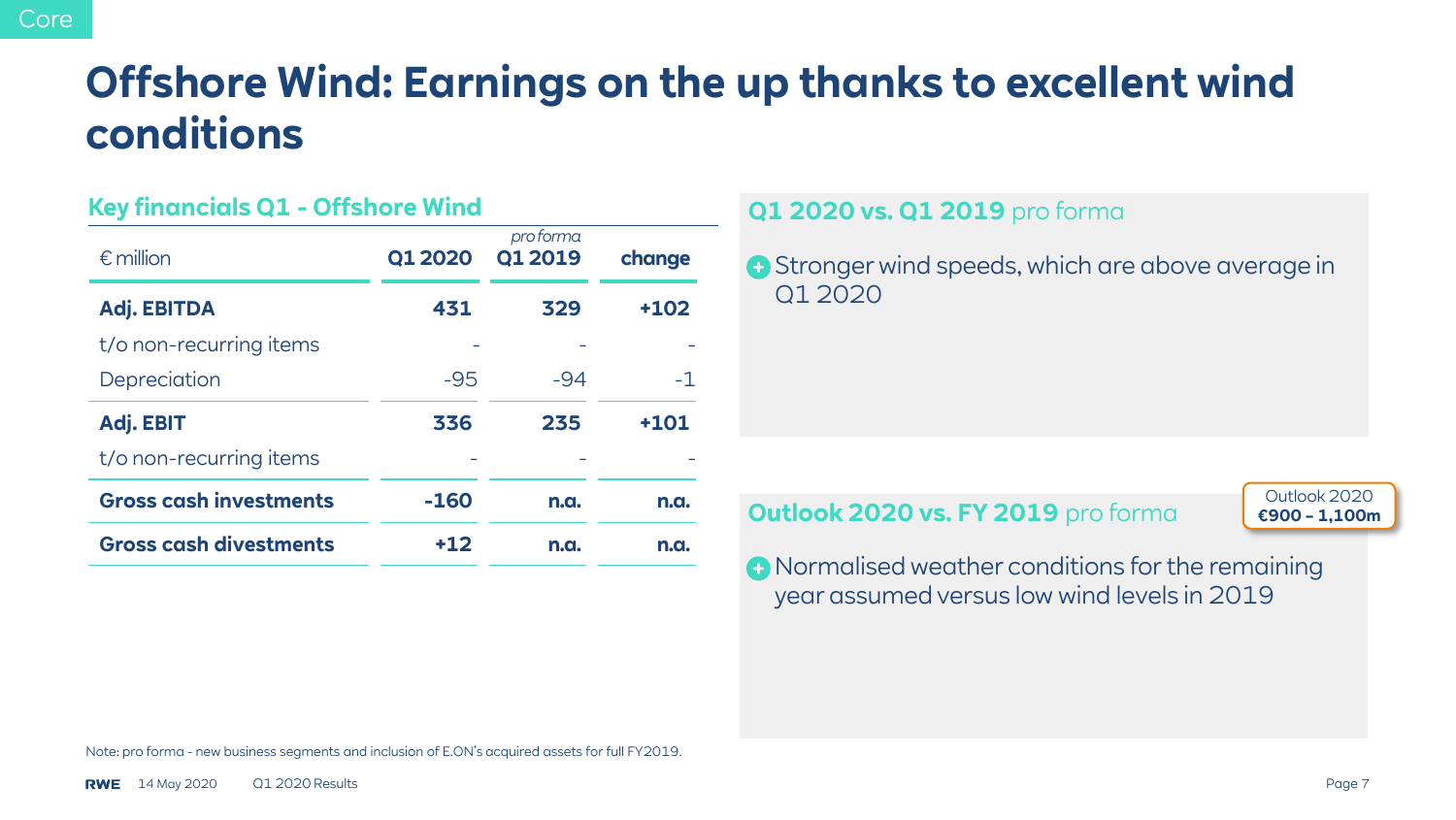## **Onshore Wind/Solar: Puts in good performance thanks to new capacity additions and better weather conditions**

| Key financials Q1 - Onshore Wind/Solar |                |                             |        |  |  |
|----------------------------------------|----------------|-----------------------------|--------|--|--|
| $\epsilon$ million                     | <b>Q1 2020</b> | pro forma<br><b>Q1 2019</b> | change |  |  |
| <b>Adj. EBITDA</b>                     | 209            | 174                         | +35    |  |  |
| t/o non-recurring items                |                |                             |        |  |  |
| Depreciation                           | $-93$          | -85                         | -8     |  |  |
| Adj. EBIT                              | 116            | 89                          | $+27$  |  |  |
| t/o non-recurring items                |                |                             |        |  |  |
| <b>Gross cash investments</b>          | $-233$         | n.a.                        | n.a.   |  |  |
| <b>Gross cash divestments</b>          | $+18$          | n.a.                        | n.a.   |  |  |
|                                        |                |                             |        |  |  |

### **Q1 2020 vs. Q1 2019** pro forma

- Capacity additions in Onshore Wind/Solar in Europe and US
- Better weather conditions which are above average - mainly wind speeds in Europe

**Outlook 2020 vs. FY 2019** pro forma

Outlook 2020 **€500 – 600m**

- Increased earnings due to capacity additions by Onshore Wind/Solar projects in Europe, US and AUS
- **O** Normalised weather conditions for the remaining year assumed versus low wind levels in 2019

Note: pro forma - new business segments and inclusion of E.ON's acquired assets for full FY2019.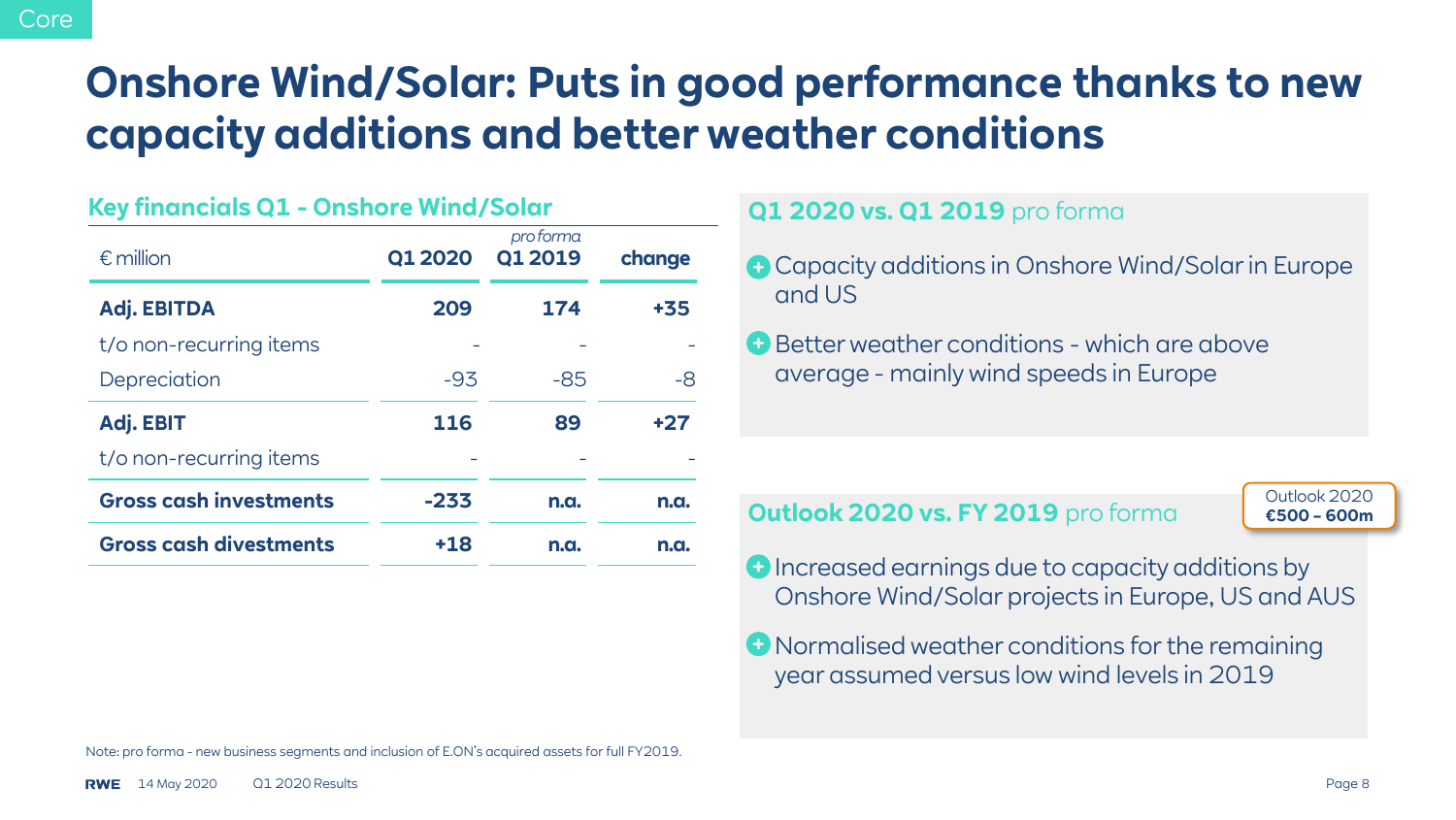## **Hydro/Biomass/Gas: Sound earnings in a volatile market environment and GB capacity market income**

| Key financials Q1 - Hydro/Biomass/Gas |                |                      |        |  |  |
|---------------------------------------|----------------|----------------------|--------|--|--|
| $\epsilon$ million                    | <b>Q1 2020</b> | pro forma<br>Q1 2019 | change |  |  |
| <b>Adj. EBITDA</b>                    | 217            | 112                  | $+105$ |  |  |
| t/o non-recurring items               |                |                      |        |  |  |
| Depreciation                          | $-82$          | $-78$                | $-4$   |  |  |
| Adj. EBIT                             | 135            | 34                   | $+101$ |  |  |
| t/o non-recurring items               |                |                      |        |  |  |
| <b>Gross cash investments</b>         | -153           | n.a.                 | n.a.   |  |  |
|                                       |                |                      |        |  |  |

### **Q1 2020 vs. Q1 2019** pro forma

**A** Higher earnings from the commercial optimisation of our power plant dispatch in a volatile market

 $\bullet$  Income from GB capacity payments (+ $\epsilon$ 42 million)<sup>1</sup>

**Outlook 2020 vs. FY 2019** pro forma

Outlook 2020 **€550 – 650m**

■ FY 2020 GB capacity payments of ~€160 million;  $2019$  includes one-off repayment<sup>1</sup> for  $2018$ of €51 million

<sup>1</sup> Resumption of GB capacity payments in Q4 2019 after suspension. Revenues from GB capacity market amounted to €229 million in 2019 and included a one-off payment of €51 million for 2018. Note: pro forma - new business segments. Former European Power, including hydro and biomass activities from innogy, excluding German hard coal activities and including 37.9% participation in Austrian Kelag.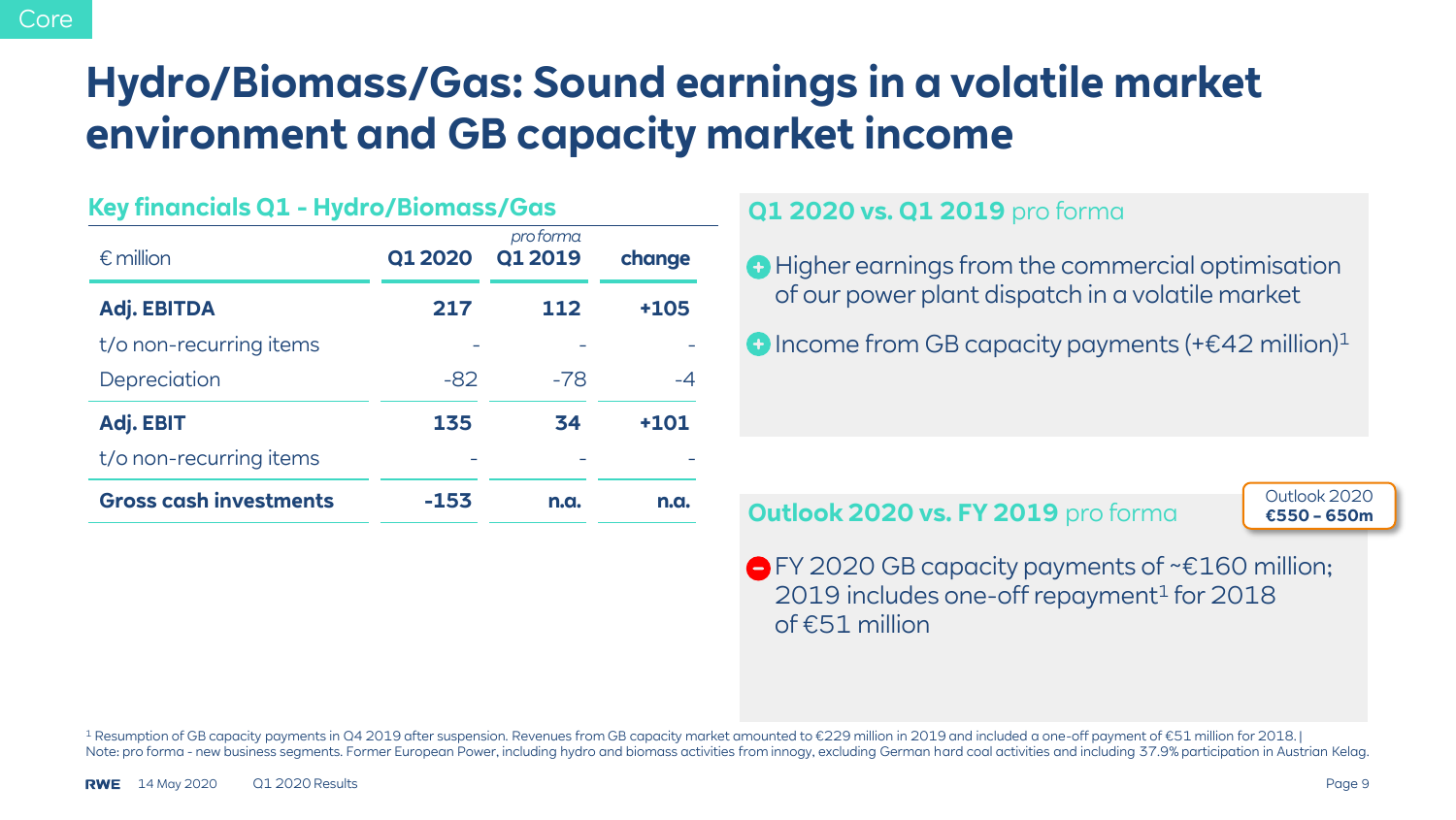### Core

## **Supply & Trading: Delivers strong trading performance in Q1, but below exceptional level of previous year**

### **Key financials Q1 - Supply & Trading**

| $\epsilon$ million            | <b>Q1 2020</b> | pro forma<br>Q1 2019 | change |
|-------------------------------|----------------|----------------------|--------|
| Adj. EBITDA                   | 170            | 271                  | -101   |
| t/o non-recurring items       |                |                      |        |
| Depreciation                  | $-10$          | $-10$                |        |
| Adj. EBIT                     | 160            | 261                  | $-101$ |
| t/o non-recurring items       |                |                      |        |
| <b>Gross cash investments</b> | -21            | n.a.                 | n.a.   |

### **Q1 2020 vs. Q1 2019** pro forma

● Strong trading performance as well as good result for gas & LNG business; however, earnings contribution below exceptionally high level in the previous year

### **Outlook 2020 vs. FY 2019** pro forma

Outlook 2020 **€150 – 350m**

- Exceptionally high earnings contribution in 2019 due to outstanding trading performance and strong contribution from gas and LNG
- Long-term average earnings contribution of ~€250 million, including stable earnings contribution from gas storage

Note: pro forma - new business segments. Includes gas storage activities acquired from E.ON for full FY2019.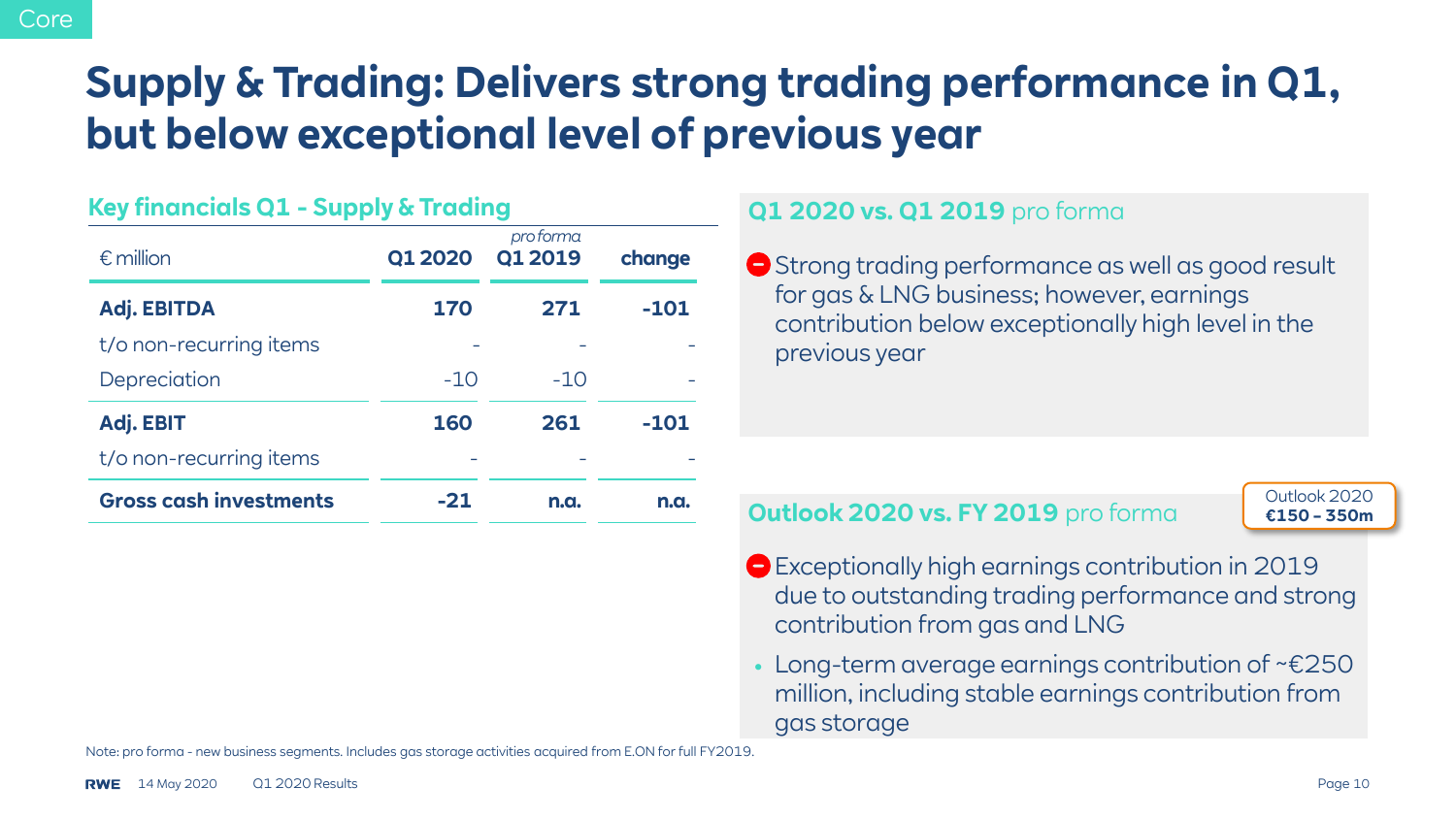## **Coal/Nuclear: Posts solid earnings on the strength of a good hedge performance**

### **Key financials Q1 - Coal/Nuclear**

| $\epsilon$ million            | <b>Q1 2020</b> | pro forma<br>Q1 2019 | change |
|-------------------------------|----------------|----------------------|--------|
| <b>Adj. EBITDA</b>            | 282            | 210                  | $+72$  |
| t/o non-recurring items       |                |                      |        |
| Depreciation                  | $-76$          | $-85$                | $+9$   |
| Adj. EBIT                     | 206            | 125                  | +81    |
| t/o non-recurring items       |                |                      |        |
| <b>Gross cash investments</b> | -39            | n.a.                 | n.a.   |

### **Hedging outright position<sup>1</sup>** 2023e  $\rightarrow$ 2020 2021e 2022e **Volume<sup>2</sup> Hedge margin<sup>3</sup>** 70-75 TWh ~27 €/MWh 70-75 TWh ~32 €/MWh 55-60 TWh ~32 €/MWh 40-45 TWh ~26 €/MWh  $>90%$ >90% >90% >90%

### **Q1 2020 vs. Q1 2019** pro forma

- Higher realised generation margin for outright position
- **P** Production plan updated after lignite phaseout agreement

### **Outlook 2020 vs. FY 2019** pro forma

Outlook 2020 **€500 – 600m**

- **A** Higher realised generation margin for outright position, ~+3 EUR/MWh in 2020
- Production plan updated after lignite phaseout agreement

Fully hedged  $\mathbb{Z}_p$  Implicit fuel hedge <sup>1</sup>Outright: Lignite and Nuclear. | <sup>2</sup> Financial hedged volume. | <sup>3</sup> Hedge margin after carbon costs. | Note: pro forma - new business segments. Former division Lignite & Nuclear plus German hard coal and nuclear minorities for full FY2019. **%**>Hedge ratio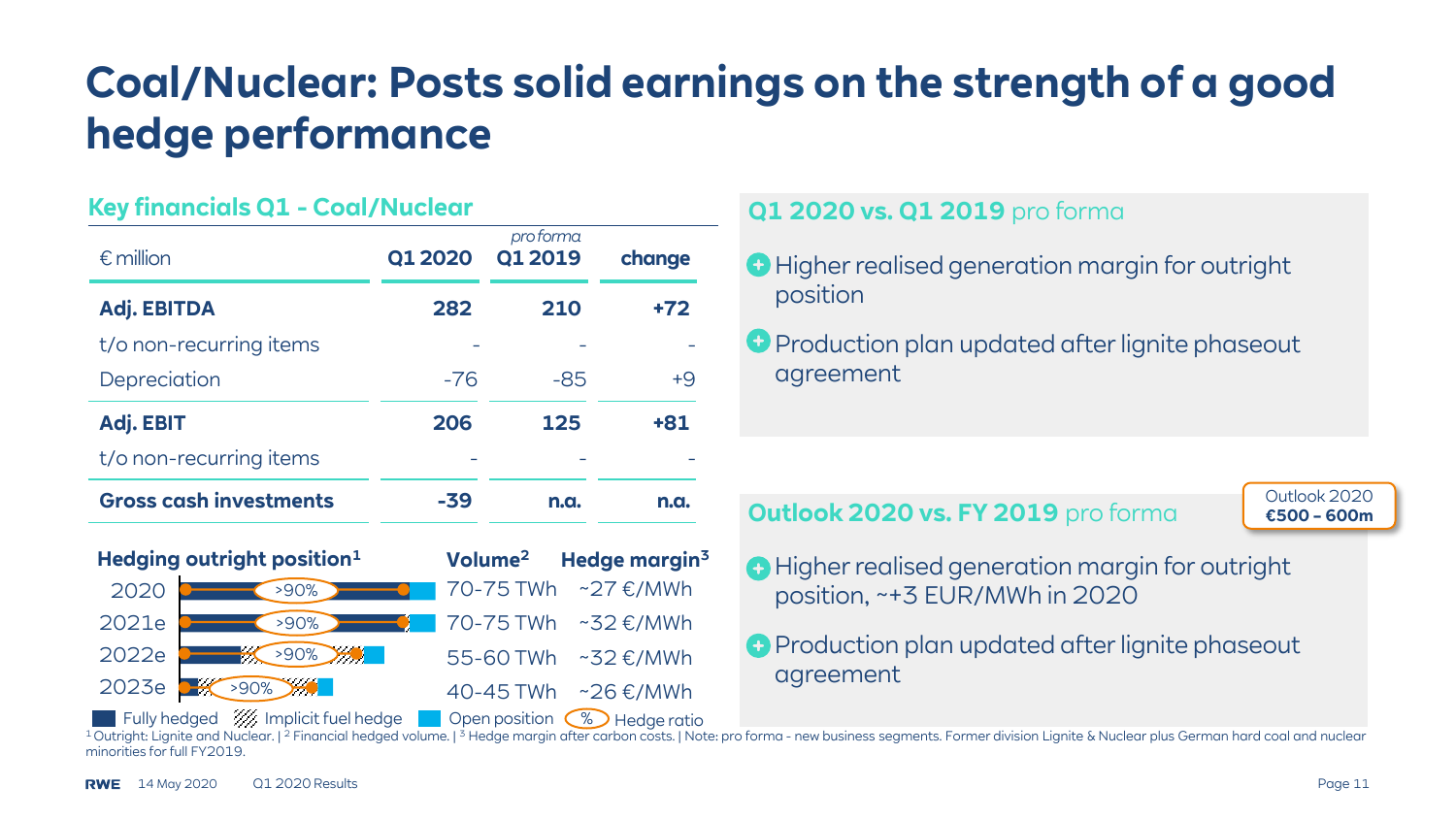## **Adj. net income of ~€0.6bn at a solid level on the back of a sound operational performance in Q1 2020**

### **Adj. net income,** € million **Q1 2020**



- Adj. **EBITDA** excludes non-operating result
- **Adj. financial result** negatively affected by losses in financial asset portfolio and negative mark-to-market valuation of FX derivatives
	- **Financial result mainly adjusted** for lower discount rates of mining provisions
- **Adjustments of tax** refer to a general tax rate of 15% in line with the expected mid-term tax level at RWE Group
- **Adj. minority interest** mainly for fully consolidated wind/solar projects, adjusted for minorities stemming from discontinued operations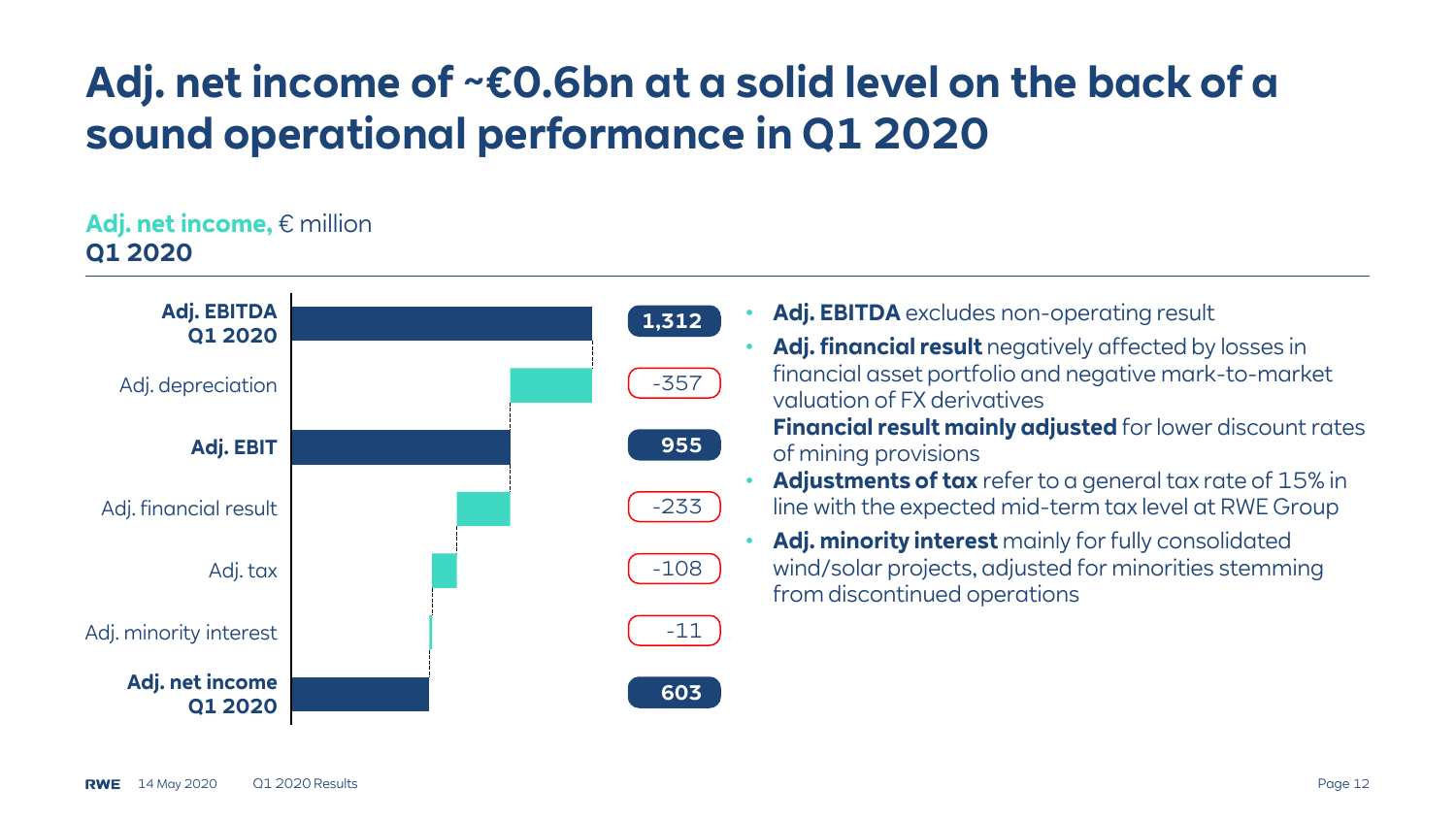### **Adj. operating cash flow of nearly €0.7bn mainly driven by good adj. EBITDA and typical cyclical effects in working capital**

### **Reconciliation to adj. operating cash flow,** € million **Q1 2020**



- **Changes in provisions** among others driven by legacy and restructuring provisions
- **Changes in working capital** mainly due to negative seasonal effects from purchase of  $CO<sub>2</sub>$ certificates and increase in accounts receivable from high wind/solar power generation. Partly compensated by GB capacity repayment and reduction of gas inventories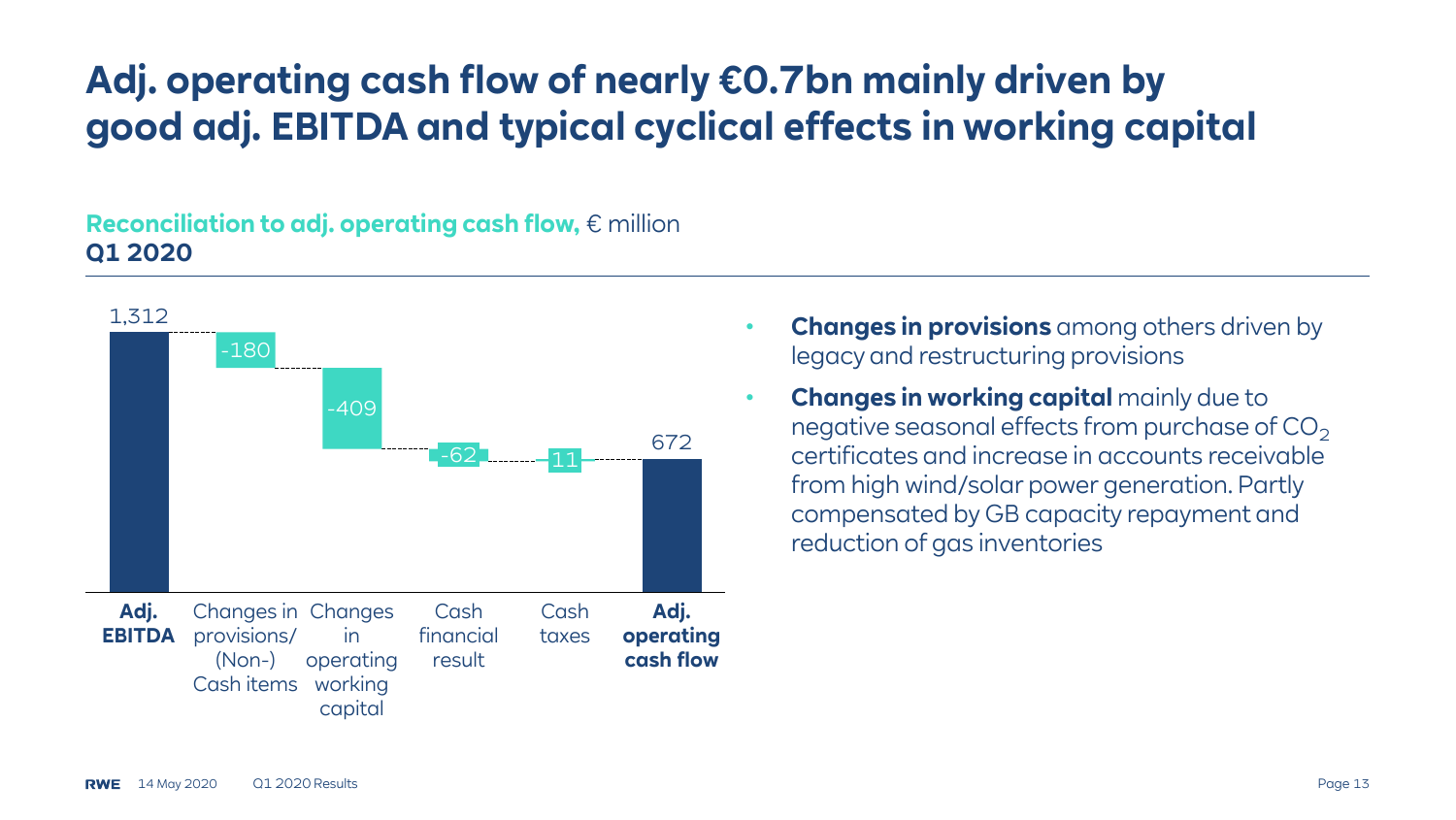## **Net debt for RWE increases, mainly due to timing effects from hedging activities in Q1 2020**

### **Development of net debt continuing operations,** € billion **Q1 2020**



- Timing effects from hedging such as variation margins and  $CO_2$  provisions of ~ $\epsilon$ 1.8bn in 'Other changes in net financial debt'
- Changes in provisions are driven by decrease in pension provisions due to higher discount rate, which overcompensated losses from plan assets

<sup>1</sup>Includes pension and wind provisions but excludes nuclear provisions as they are not part of adj. operating cash flow.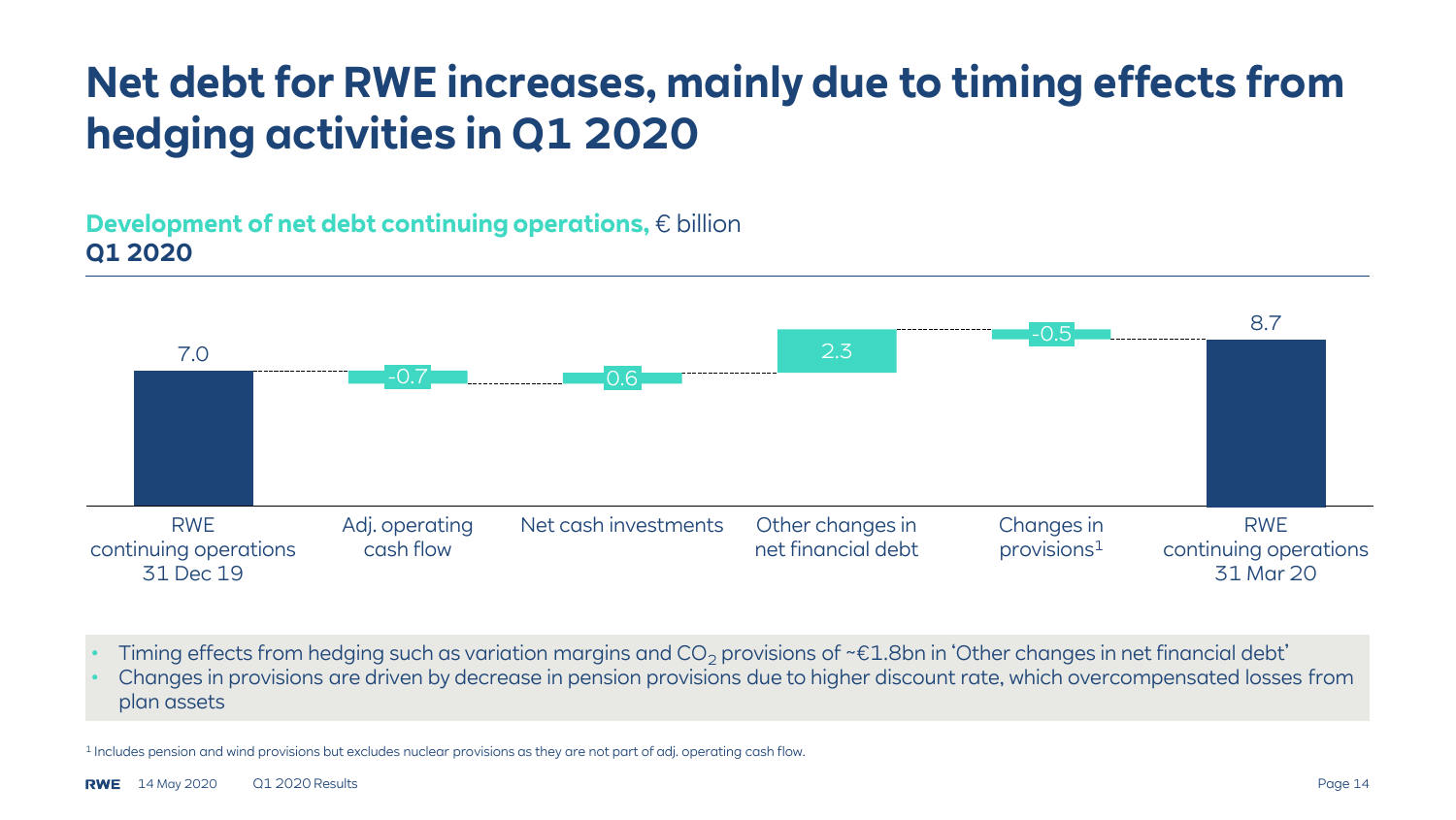## **Outlook for fiscal year 2020**

| <b>Core adj. EBITDA:</b>      | $\sim$ £2.15 – 2.45bn   |
|-------------------------------|-------------------------|
| <b>Adj. EBITDA RWE Group:</b> | $\sim$ £2.7 – 3.0bn     |
| Adj. EBIT:                    | $~2$ - 1.5bn            |
| Adj. net income:              | $~5$ - £0.85 - 1.15bn   |
| <b>Dividend target:</b>       | $~\sim$ £0.85 per share |

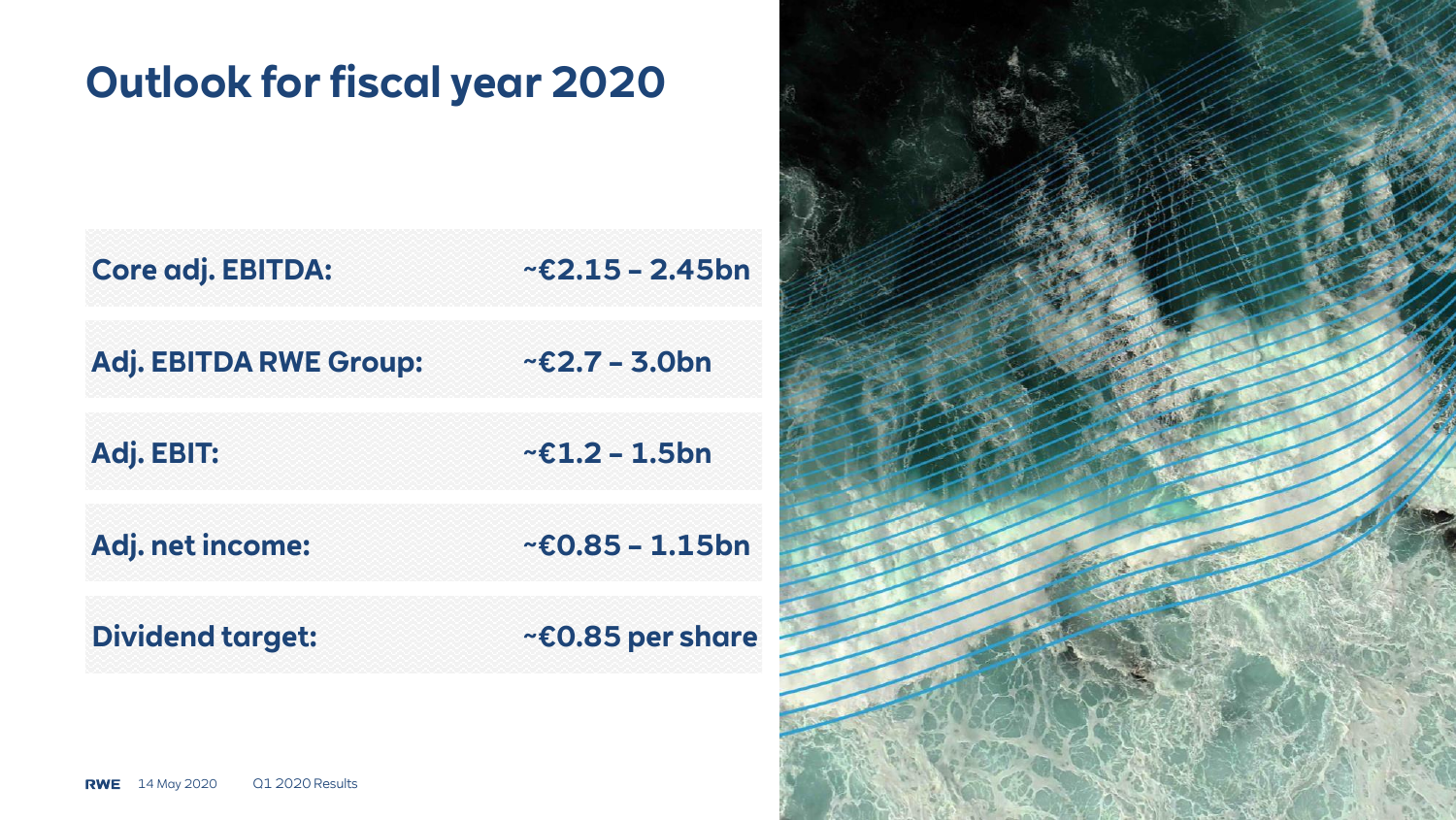# **Appendix**

**RWE** 14 May 2020 Q1 2020 Results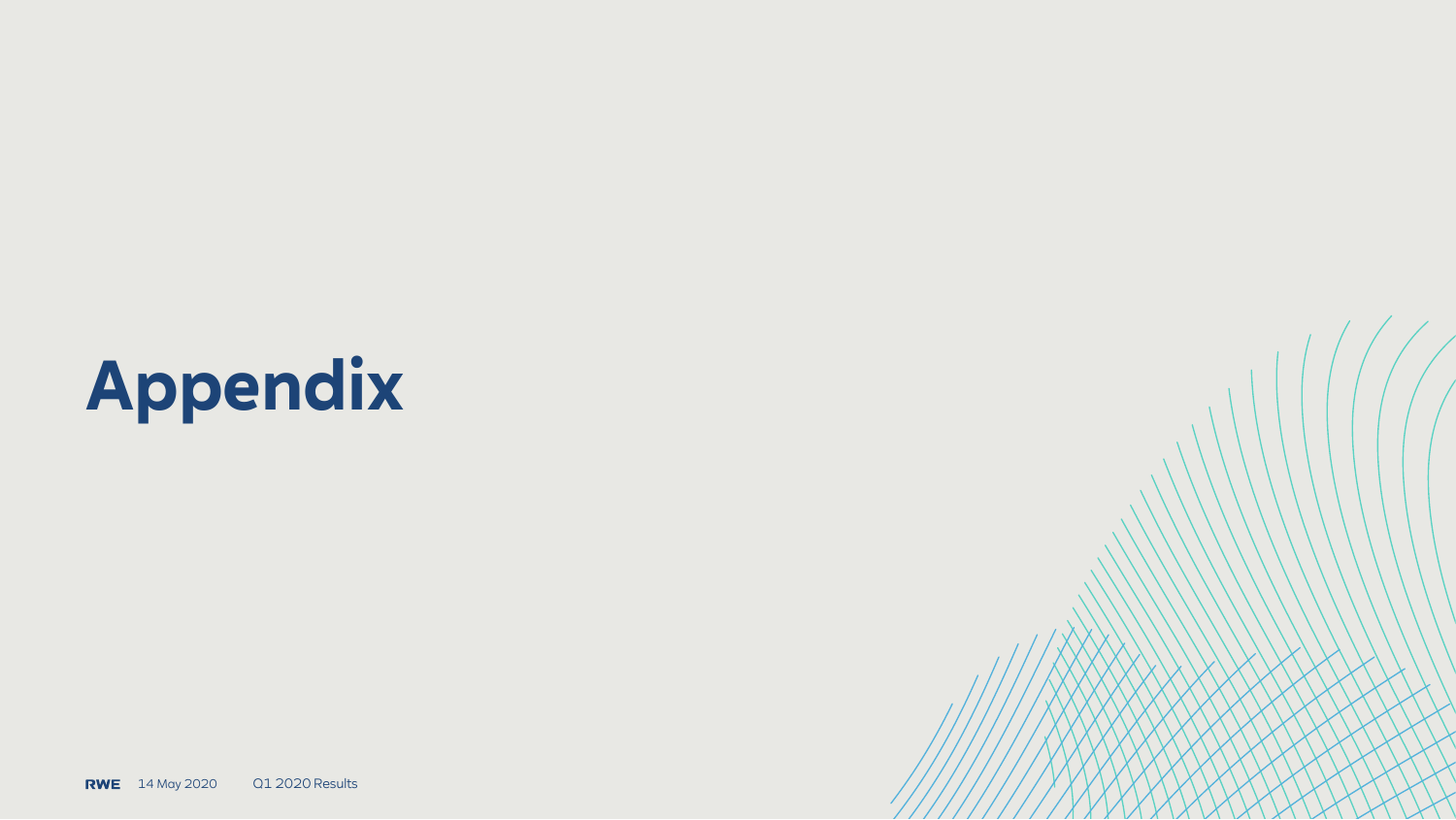## **Reconciliation to adj. net income**

|                                        |                 | Q1 2020     |                 |
|----------------------------------------|-----------------|-------------|-----------------|
| $(E \text{ million})$                  | Reported        | Adjustments | Adjusted        |
| <b>Adj. EBITDA</b>                     | 1,312           |             | 1,312           |
| Depreciation                           | $-357$          | ۰           | $-357$          |
| Adj. EBIT                              | 955             |             | 955             |
| Non-operating result                   | 425             | $-425$      |                 |
| <b>Financial result</b>                | $-367$          | $+134$      | $-233$          |
| Taxes on income<br>(Tax rate)          | $-290$<br>(29%) | $+182$      | $-108$<br>(15%) |
| <b>Income of continuing operations</b> | 723             | $-109$      | 614             |
| Income of discontinued operations      | 30              | $-30$       |                 |
| <b>Income, of which</b>                | 753             | $-139$      | 614             |
| Minority interest                      | 25              | $-15$       | 11              |
| Net income <sup>1</sup>                | 728             | $-124$      | 603             |

<sup>1</sup> Income attributable to RWE AG shareholders. | Note: Rounding differences may occur.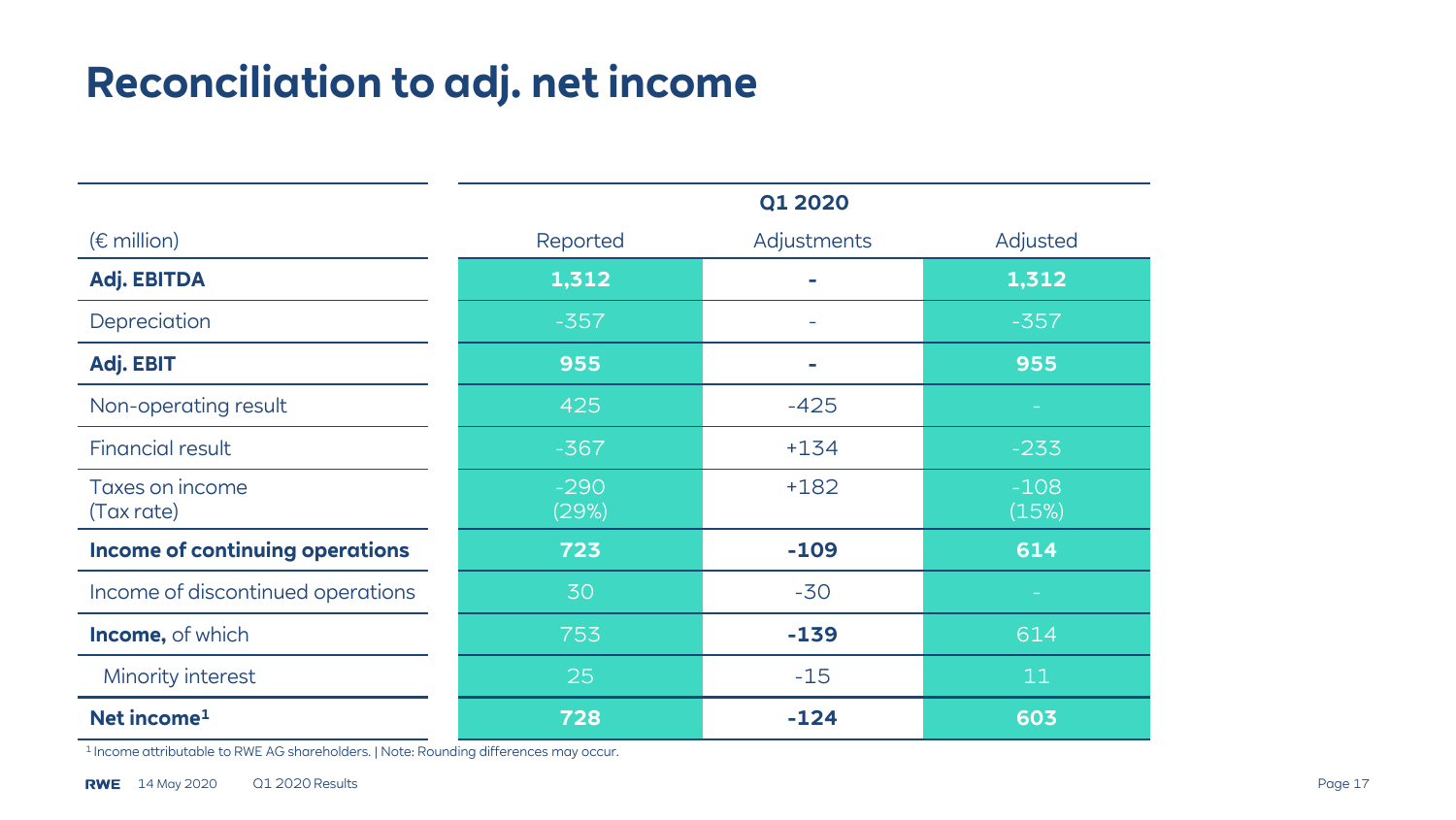## **Key sensitivities to our planning assumptions for 2020**

| <b>Driver</b>        | <b>Segment</b>                       | <b>Type</b>    | <b>Sensitivity</b>       | Group impact <sup>1</sup>                                                       |
|----------------------|--------------------------------------|----------------|--------------------------|---------------------------------------------------------------------------------|
| <b>Wind levels</b>   | <b>Offshore Wind</b>                 | <b>P&amp;L</b> | +/- 10% production       | $+/- \epsilon$ 150 million                                                      |
|                      | <b>Onshore Wind/Solar</b>            | <b>P&amp;L</b> | +/- 10% production       | $+/- \text{\textsterling}100$ million                                           |
| Power prices         | Offshore Wind and Onshore Wind/Solar | <b>P&amp;L</b> | $+/- 10%$                | $+/ E60$ million <sup>2</sup>                                                   |
| Main f/x (USD & GBP) | <b>RWE Group</b>                     | <b>P&amp;L</b> | $+/- 10%$                | $+/- \epsilon$ 125 million                                                      |
| $CO2$ prices         | <b>RWE Group</b>                     | <b>P&amp;L</b> | $+/- €1/t$               | Hedged until 2030                                                               |
| Pension provisions   | <b>RWE Group Germany</b>             | B/S            | $+/- 0.1\%$ <sup>3</sup> | -€150/+€170 million <sup>4</sup>                                                |
|                      | <b>RWE</b> Group abroad              | B/S            | $+/- 0.1\%$ <sup>3</sup> | - $\text{\textsterling}90/\text{+}\text{\textsterling}100$ million <sup>4</sup> |
| Nuclear provisions   | <b>RWE Group</b>                     | B/S            | $+/- 0.1\%$ <sup>3</sup> | $-$ /+ $\epsilon$ 50 million                                                    |
| Mining provisions    | <b>RWE Group</b>                     | B/S            | $+/- 0.1\%$ <sup>3</sup> | $-$ /+ $£140$ million                                                           |

1All figures are rounded numbers. P&L figures refer to adjusted EBITDA. | 2 Earnings impact on unhedged position. For 2020 we have already hedged a significant amount of our merchant production volumes. | <sup>3</sup> Change in real discount rate (net effect from change in nominal discount rate and escalation rate). |<sup>4</sup> Gross effect of changes in present value of defined benefit obligations. No offsetting effect from development of plan assets included. | Note: as of end of Nov 2019.